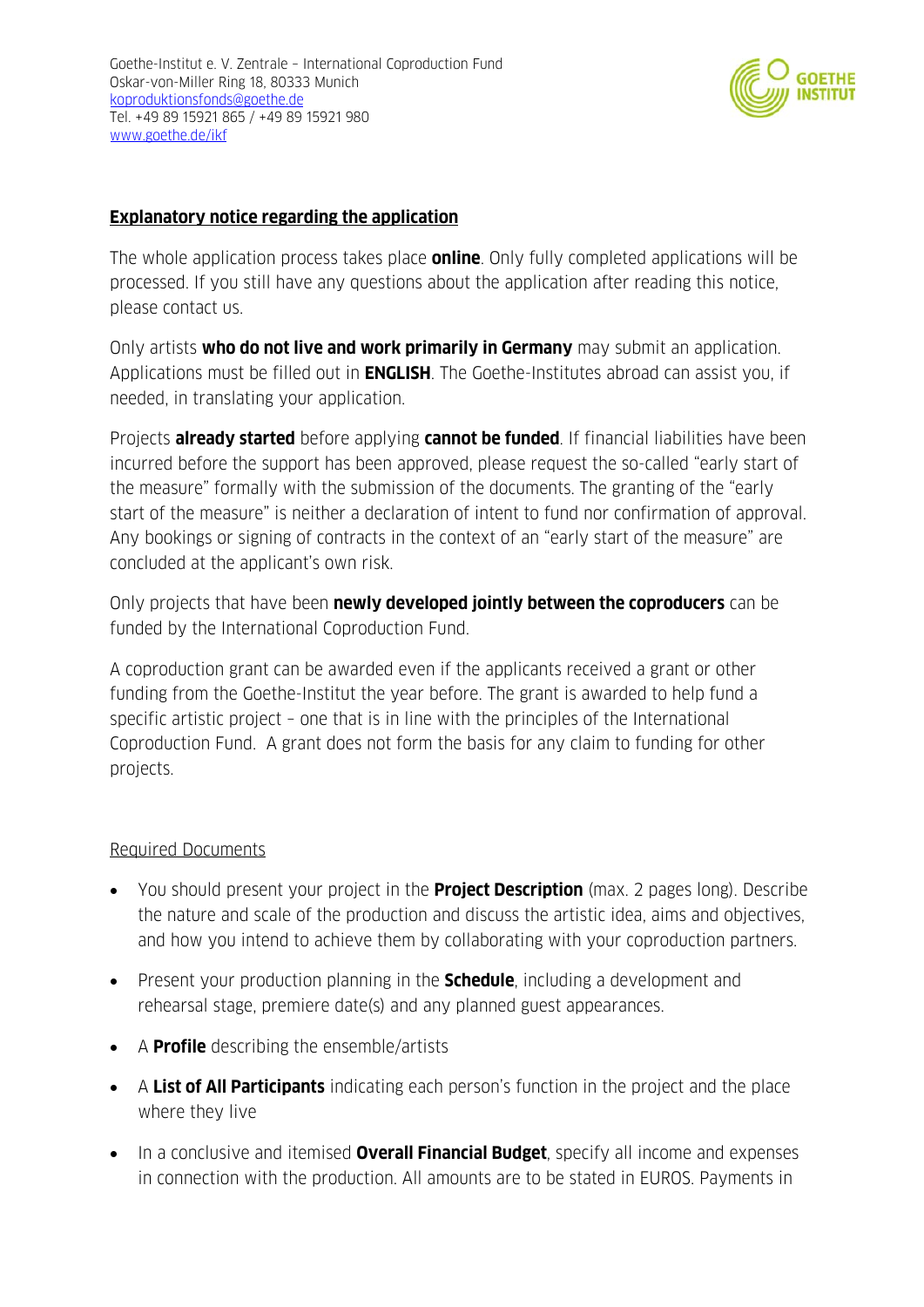

kind (i.e. non-cash benefits) are not to be converted into numerical sums and are not to be included in the budget, but listed separately.

Make sure you indicate whether you have applied for funding from any other institutions and if so, where. If you have already received approval letters or commitments to that effect, please send them as attachments to the application form. Without being asked, you are required to inform the Goethe-Institut about any other funding awarded or applied for and still pending from other institutions.

Provide a clear breakdown of the costs so that the number of persons, the dates, the length of stay in the respective locations, the travel routes and the costs per person are comprehensible and plausible.

There is no benchmark amount of the total production budget since the aggregate costs of productions vary considerably. However, the requested grant should be between no more than €25.000 and no less than €10.000. The submitted amount of the grant will be checked; in the case of an approval, the actual grant received can differ from the requested grant.

- To ensure a correct calculation of the travel expenses in the financing plan, have **two travel expense estimates** drawn up by a travel agency or by an online travel provider and submit them with your application.
- **Letter of confirmation / invitation** from all partners

It is important to include in your application written confirmation from all coproducers, partners and supporters specifying their respective contributions to and other forms of involvement in the project. If you have not received any definite confirmation from certain partners by the deadline for submission of applications, you may submit a letter of intent.

 Due to the sheer volume of data, **audio and visual samples** can only be submitted in the form of Internet links.

## Follow-up to grant award

In the case of a grant being awarded, the applicant has to submit an **updated financing plan**, from which the amount of the support can be calculated. The local Goethe-Institut abroad will then enter into a coproduction agreement (contract) with the applicant. The contract specifies the framework for the production, the support amount, the usage and property rights of both contractual parties, along with the rights and obligations of the applicant and the Goethe-Institut. The annex of the agreement defines the payment modalities, which